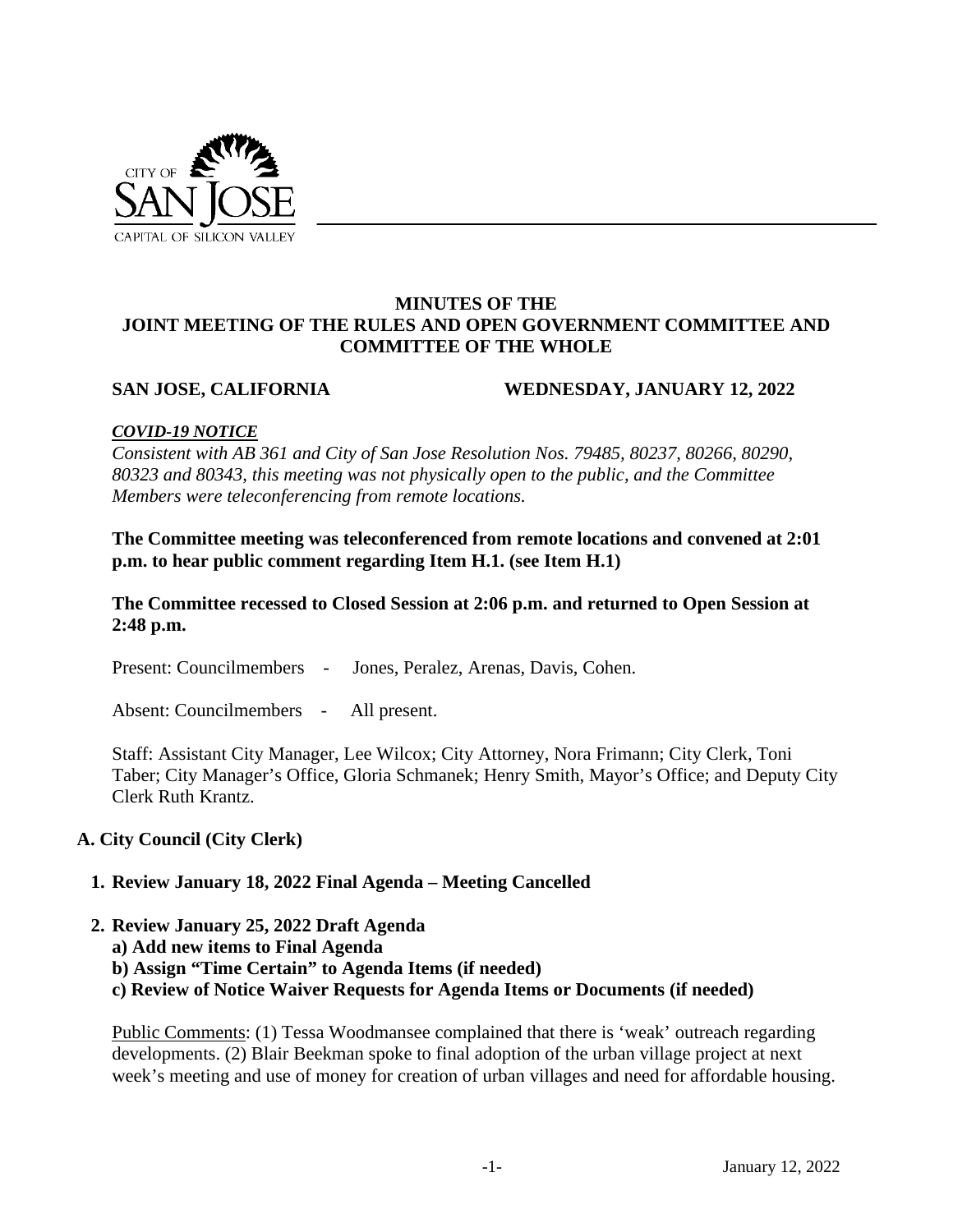# **2. Review January 25, 2022 Draft Agenda (Cont'd.)**

Assistant City Manager, Lee Wilcox noted that the January 25 meeting agenda will be revisited at next week's ROGC meeting, so there is still time to address changes. Councilmember David Cohen spoke to Vice Mayor Chappie Jones suggestion to not hear Item 4.1 before 6 p.m. and suggested the timing for this item be discussed next week.

It was noted that Item 10.1 was noticed for 1:30 p.m., and City Clerk Toni J. Taber indicated cancellation of the evening session.

Action: Upon motion by Councilmember David Cohen, seconded by Councilmember Raul Peralez and carried unanimously, the Committee accepted the January 25, 2022 Draft Agenda, including a time certain of 1:30 p.m. for Item 10.1, a Land Use item, and with the evening meeting canceled. (5-0.)

## **B. Review of Upcoming Meeting Agenda(s)**

None provided.

## **C. Legislative Update**

**1. State 2. Federal**  There were none presented.

# **D. Meeting Schedules**

There were none presented.

## **E. The Public Record for December 21 – January 6, 2022. (City Clerk)**

Public Comments: (1) Tessa complained of exploiting people and nature for profit and the need for systemic change. (2) Blair Beekman noted the push for law enforcement practices and need for reimagining, equity and accountability. (3) Paul Soto spoke to advocacy and failure of public servants as mandated reporters. (4) Jill Borders spoke to Martha O'Connell's letter in the public record regarding the redistricting process and her own frustration. (5) Martha O'Connell spoke to redistricting outreach and encouraged councilmembers to reach out to their constituents.

Action: Upon motion by Councilmember Dev Davis, seconded by Councilmember Raul Peralez and carried unanimously, the Public Record for December 21- January 6, 2022 was noted and filed. (5-0.)

## **F. Boards, Commissions and Committees**

None provided.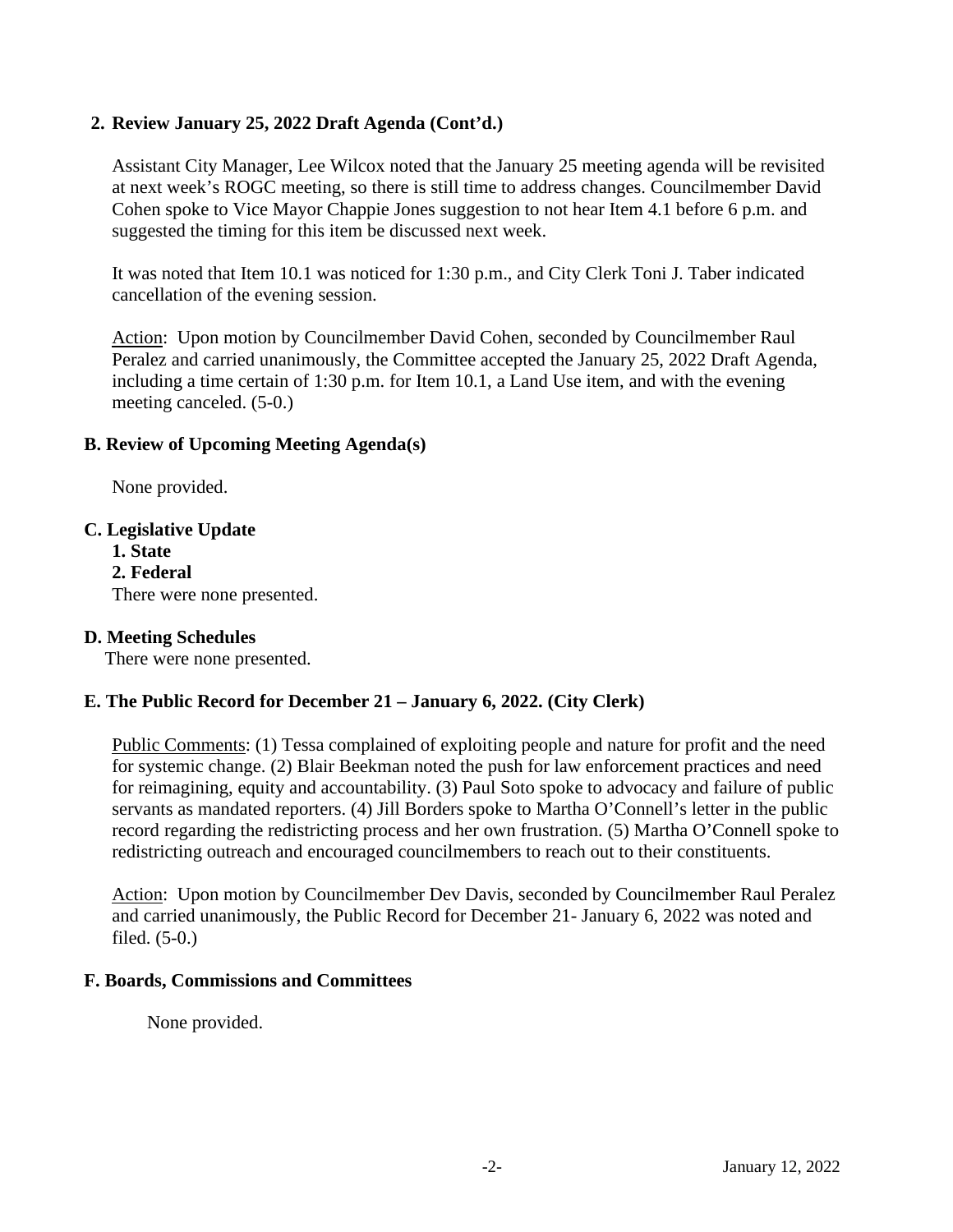## **G. Rules Committee Reviews, Recommendations and Approvals**

## **1. Consent Calendar**

- **(a) Retroactive approval of Summerdale Dumpster Day, scheduled for January 22, 2022, Sponsored by Council District 4 as a City Council Sponsored Special Event to Expend City Funds and Accept Donations of Materials and Services for the Event. (Cohen)**
- **(b) Retroactive Approval of Fiesta Navideña Sponsored by Council District 5, held on December 4, 2021, Sponsored by Council District 1 as a City Council Sponsored Special Event to Expend City Funds and Accept Donations of Materials and Services for the Event. (Carrasco)**
- **(c) Retroactive Approval of Community Events Sponsored by Council District 2, Walnut Mobile Home Park Toy Drive held on December 22, 2021, Southside Community Center Rotary Senior Luncheon held on December 3, 2021and Cottle to Lean Neighborhood Dumpster Day held on November 13, 2021 as City Council Sponsored Special Events to Expend City Funds and Accept Donations of Materials and Services for the Event and approve the expenditure of District 2 office budget funds to purchase gift cards, toys and other materials for the events. (Jimenez)**

Public Comments: Blair Beekman offered appreciation for dumpster days and the ability for community connection. Paul Soto, Tessa Woodmansee and Martha O'Connell expressed disagreement with wording being changed to not allow the public to pull items on the Consent Calendar.

Action: Upon motion Councilmember Dev Davis, seconded by Councilmember David Cohen and carried unanimously, the City Council Sponsored Special Events were retroactively approved and cross-referenced to the January 25, 2022 Council Agenda for action. (5-0.)

# **G. 2. Monthly Report of Activities for December 2021. (City Auditor)**

City Auditor Joe Rois provided the monthly report.

Public Comments: (1) Blair Beekman spoke to community energy and clean energy practices and AI issues. (2) Paul Soto spoke to racial equity. (3) Tessa Woodmansee questioned the City's commitment to clean energy and expressed the need for solar energy. (4) Jill Borders posed procedural questions.

City Auditor Joe Rois responded to questions from the Committee.

Action: Upon motion by Councilmember David Cohen, seconded by Councilmember Sylvia Arenas and carried unanimously, the Monthly Report of Activities for December 2021 was accepted. (5-0.)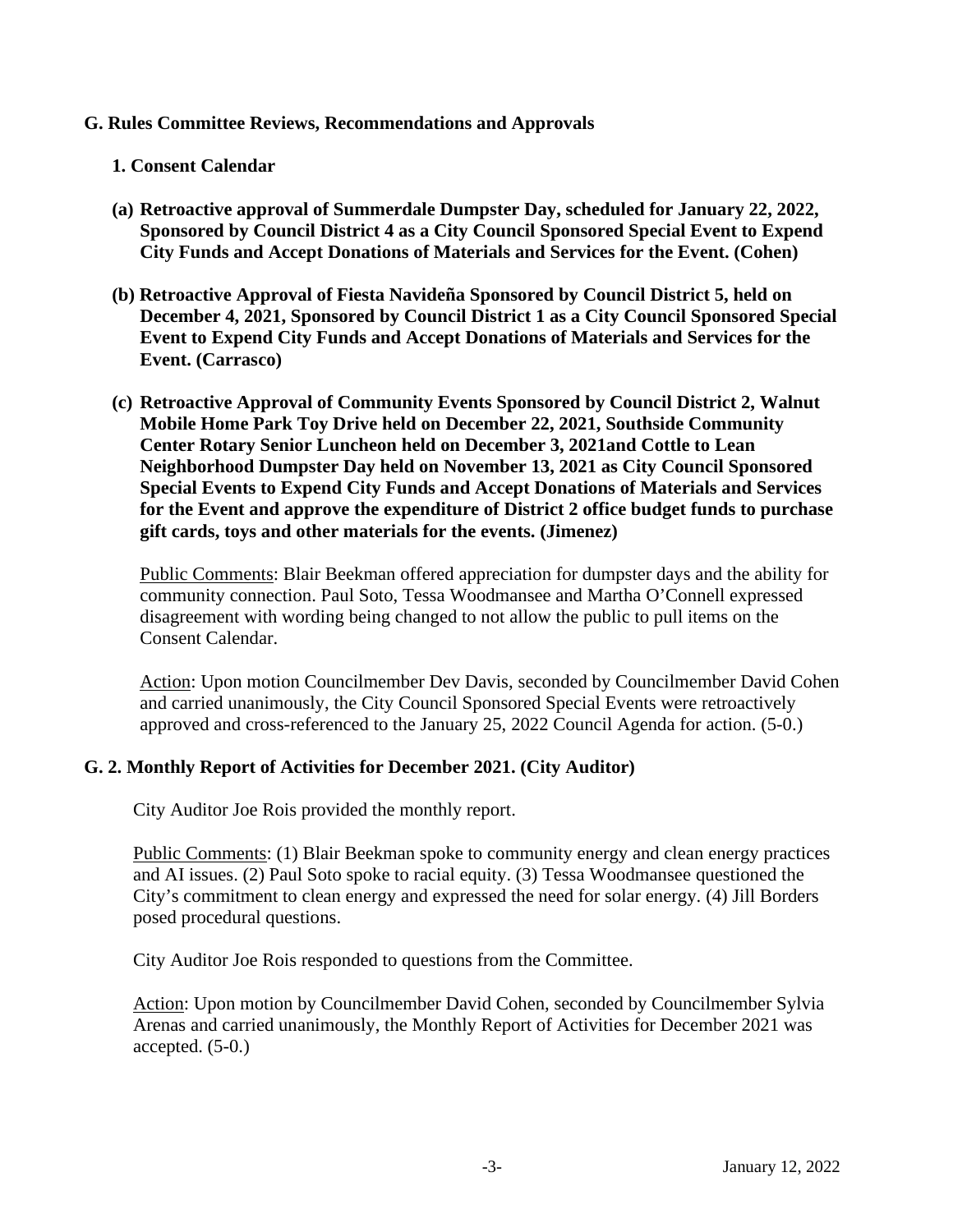# **H. Review of Additions to Council Committee Agendas/Workplans**

# **1. Community and Economic Development Committee**

None provided.

# **2. Neighborhood Services and Education Committee Work Plan (Mayor and Arenas)**

#### Public Comments:

- 1. Blair Beekman spoke to actions of the committees, accountability and sustainability practices.
- 2. Paul Soto spoke to poverty as violence against the people.
- 3. Tessa Woodmansee spoke to climate leadership and early childhood education.
- 4. Jill Borders spoke to justice and recommended Thomas Paine's book "Agrarian Justice"

Action: Upon motion by Councilmember David Cohen, seconded by Councilmember Sylvia Arenas and carried unanimously, the Neighborhood Services and Education Committee Work Plan for the period January through June 2022 and setting its meeting schedule on the second Thursday of each month at 1:30 p.m., with the exception of the month of May setting the meeting on the third Thursday of that month at 9:00 a.m. was accepted. (5-0.)

## **3. Transportation and Environment Committee**

- **4. Public Safety, Finance and Strategic Support Committee**
- **5. Joint Meeting of the Rules and Open Government Committee**  None provided.

# **I. Open Government**

**(a) Public Records Appeal - Katherine Weiland. (Police)**

**a. As directed by Rules Committee on 12/1/2021, accept a progress update from staff. b. Deny the appeal from Katherine Weiland (aka Katherine Reichenbach) regarding the City's response to her request for public records seeking records, specifically body worn camera footage, related to a complaint submitted to the San Jose Police Department's Internal Affairs Unit (number I2020-2023), related to event number 20-211-0547. [Continued from 1/5/2022 - Item I.a (ROGC 21-892)]**

The Committee opened for Open Session for public comment at 2:01 p.m.

Public Comments: (1) Tessa Woodmansee spoke to open democracy practices. (2) Blair Beekman asked how long these closed sessions may be for accessibility purposes.

The Committee recessed to Closed Session at 2:06 p.m. and returned to Open Session at 2:48 p.m. and Vice Mayor Chappie Jones noted a two-week deferral request by the appellant.

Action: Upon motion by Councilmember David Cohen, seconded by Councilmember Dev Davis and carried unanimously, the hearing was deferred for two weeks at the request of the appellant's representative. (5-0.)